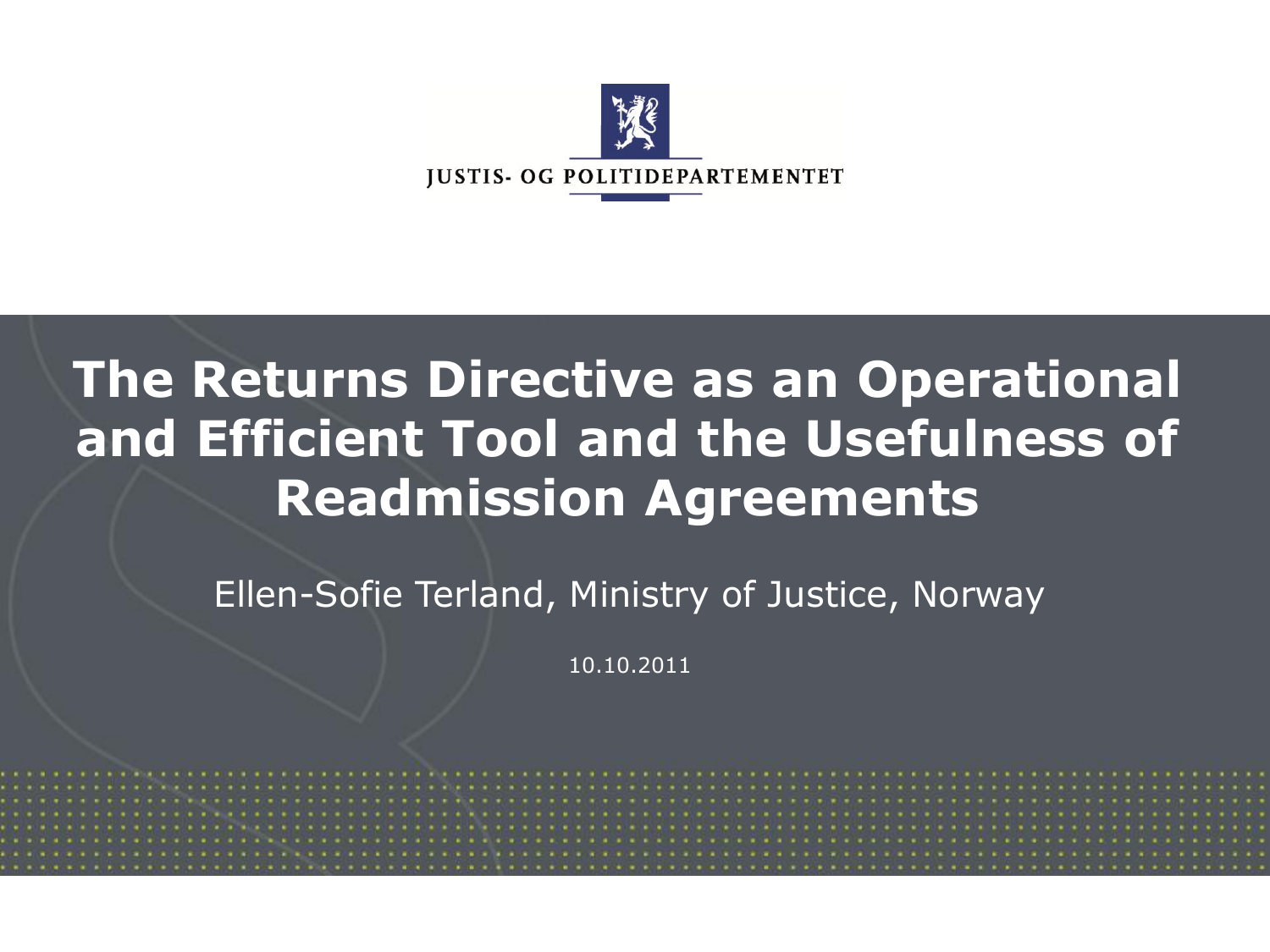### **Why focus on return?**

- preserve credibility of the asylum system
- reduce costs
- reduce recruitment to crime
- better chances of reintegration in country of origin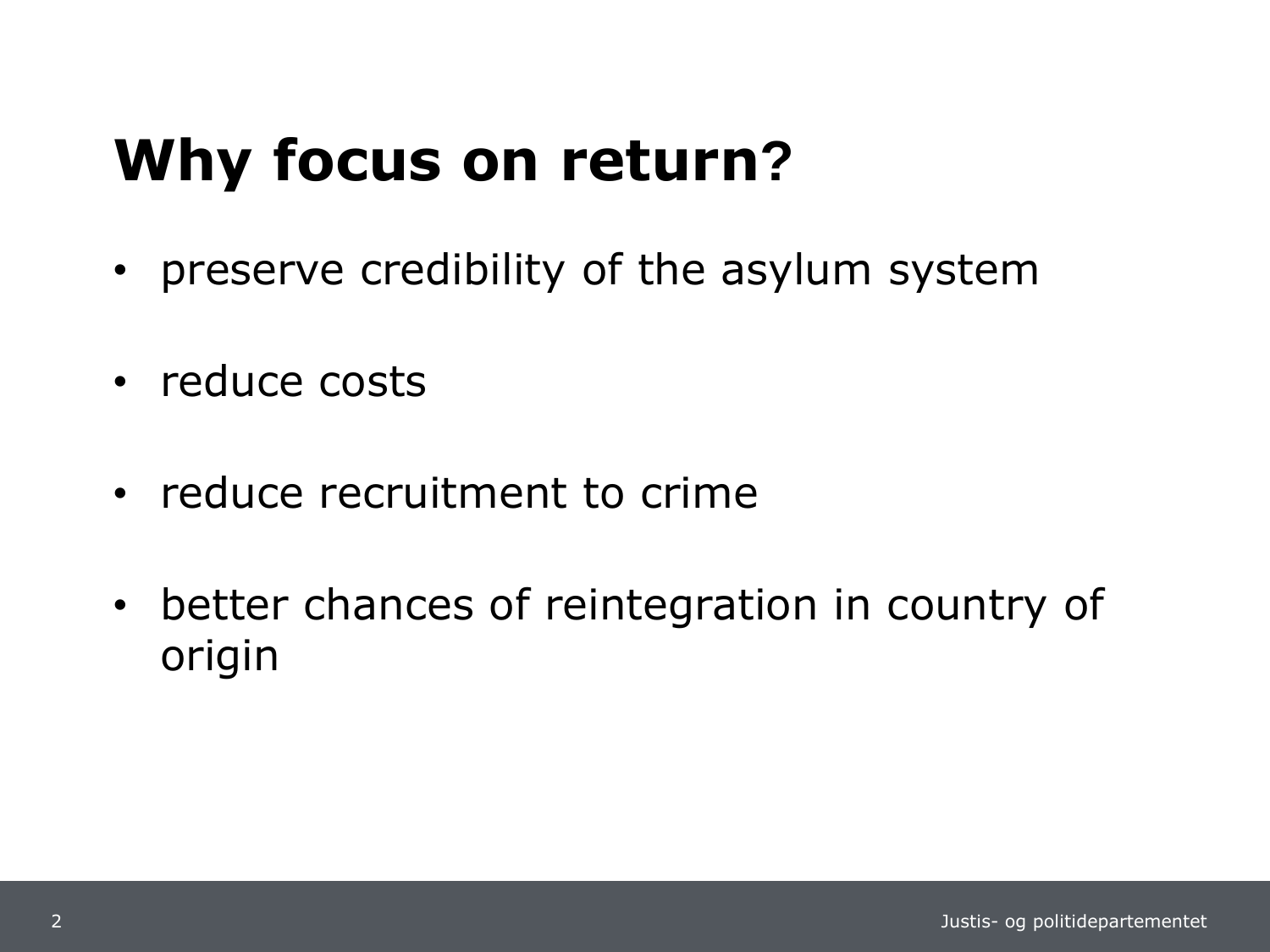# **Why a Returns Directive?**

- divergent laws and practices in Schengen member states
- reduce a high number of illegal immigrants
- ensure that all member states implement returns
- common standards and procedures for return of third country nationals without legal residence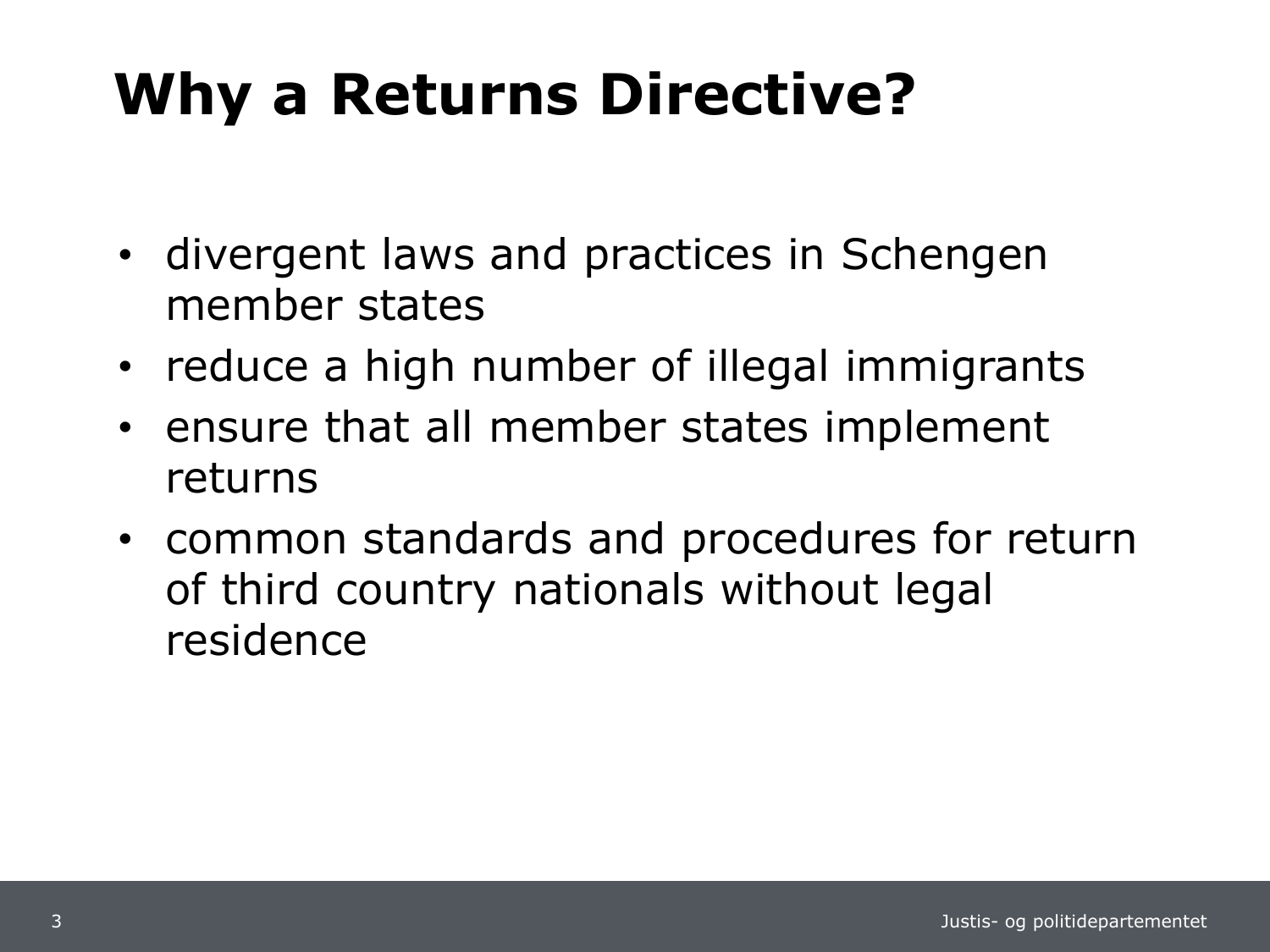### **The Debate**

- lengthy process and heated debate
- many actors involved in the consultation process
- various criticisms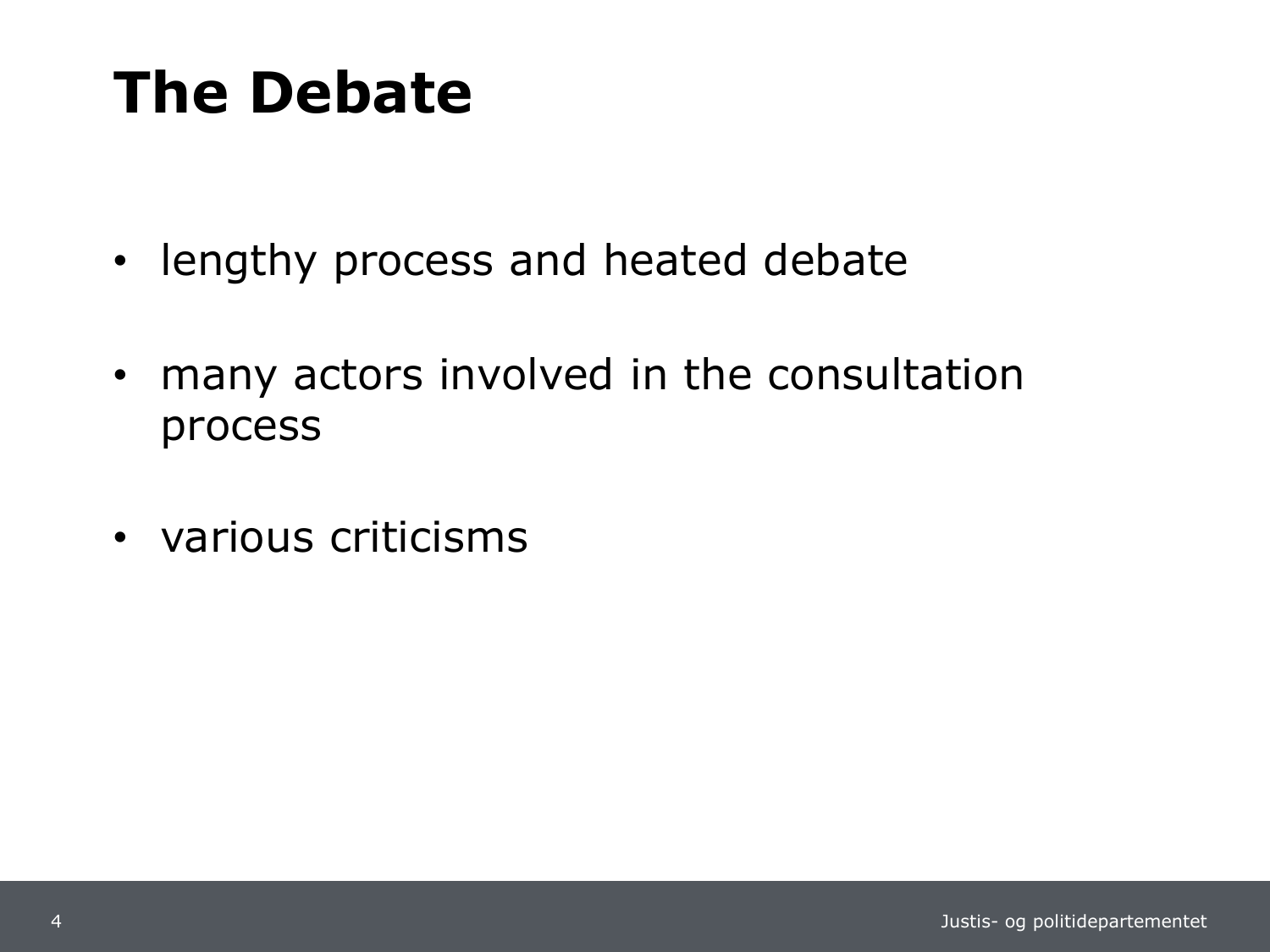# **Implementation**

• implemented in Norwegian law 24. December 2010

Required legal amendments in the fields of:

- voluntary return
- expulsion
- detention
- return of unaccompanied minors
- defining "risk of absconding"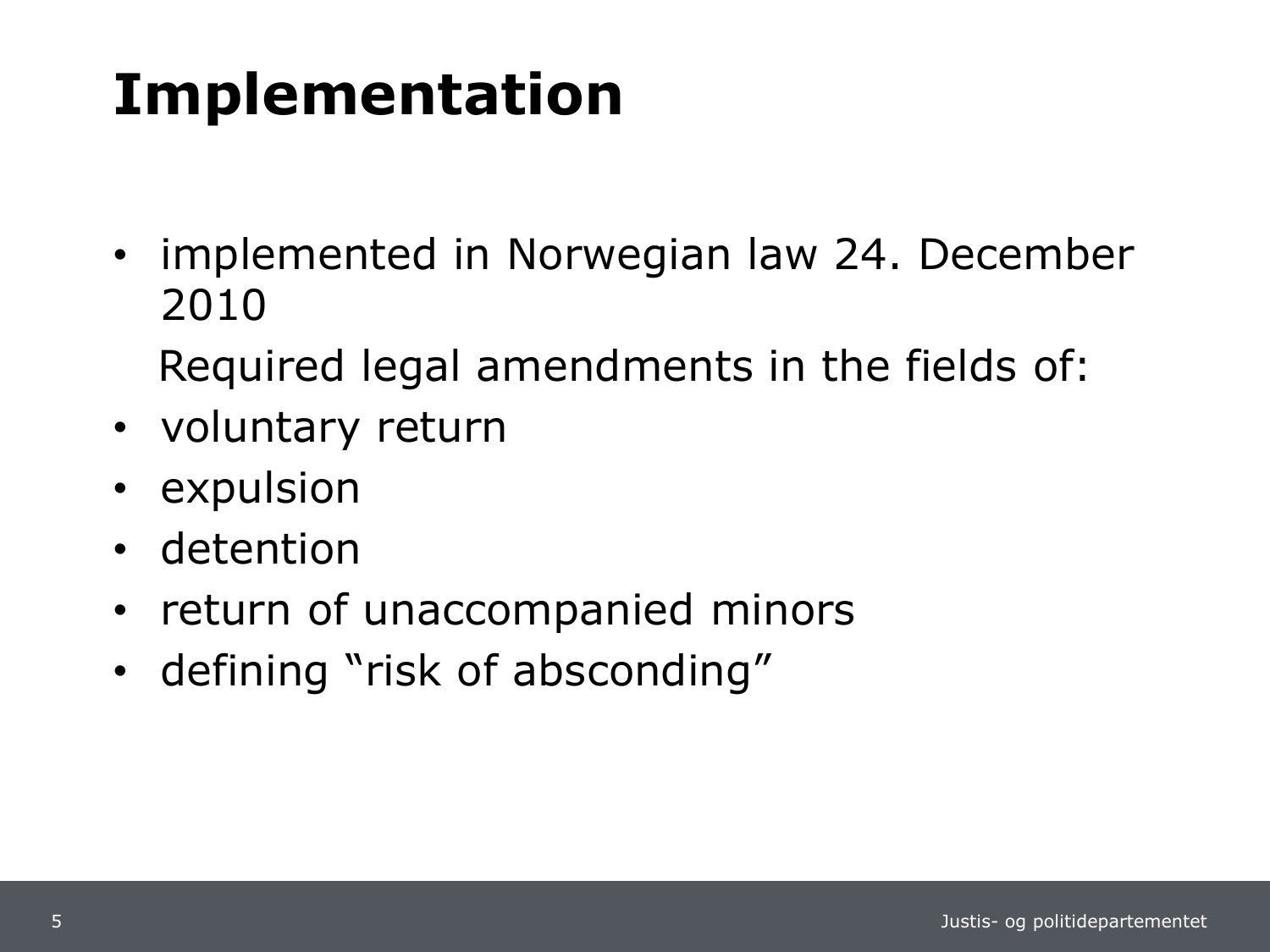### • **Measuring the effects of the Directive**

- complex task
- tool for clearer communication about return
- early to measure specific effects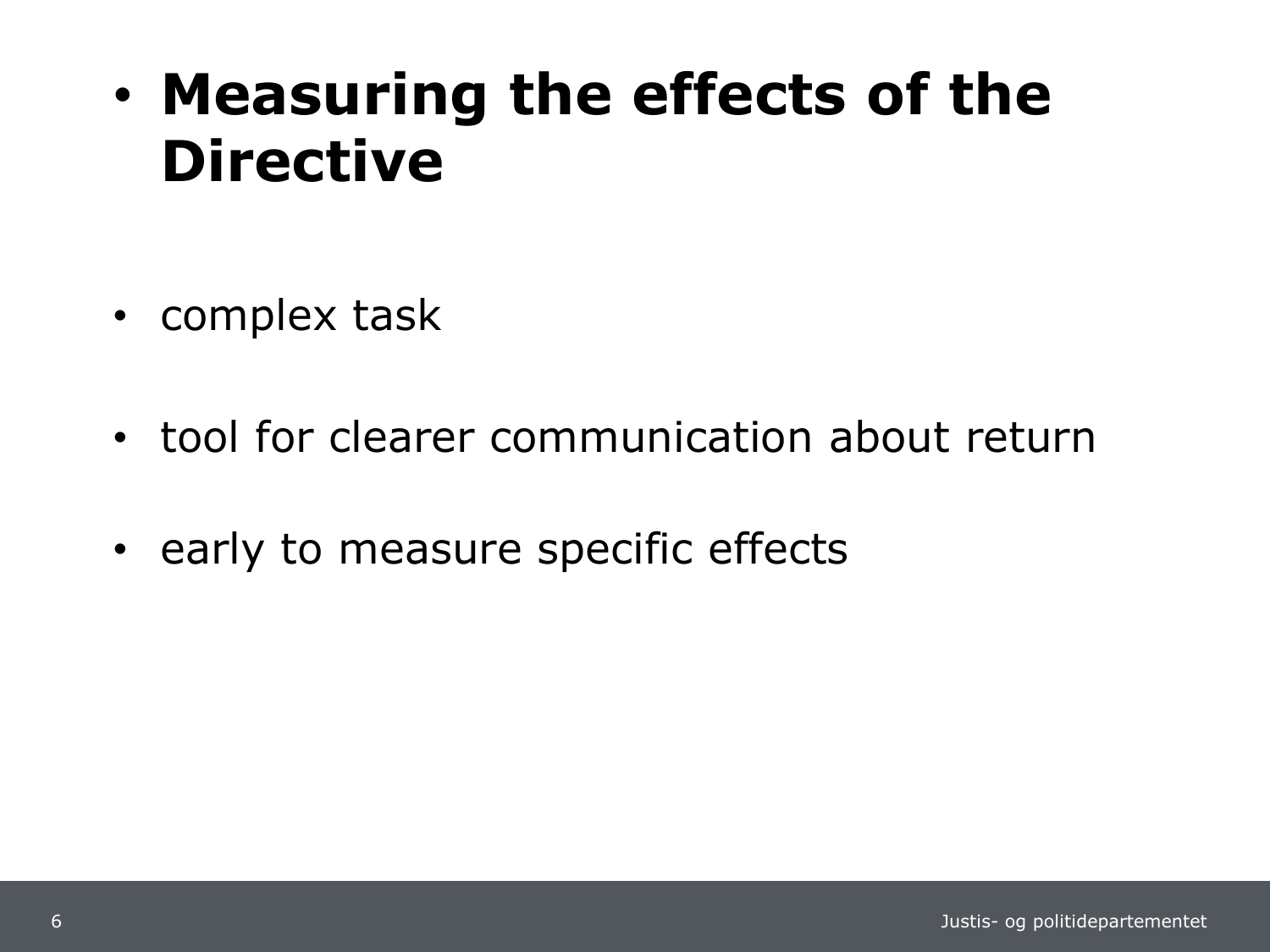# **Readmission agreements**

- obligation to readmit, although,
- not all countries readmit its citizens
- useful and practical tool to overcome obstacles for return
- often a prerequisite to visa facilitation agreements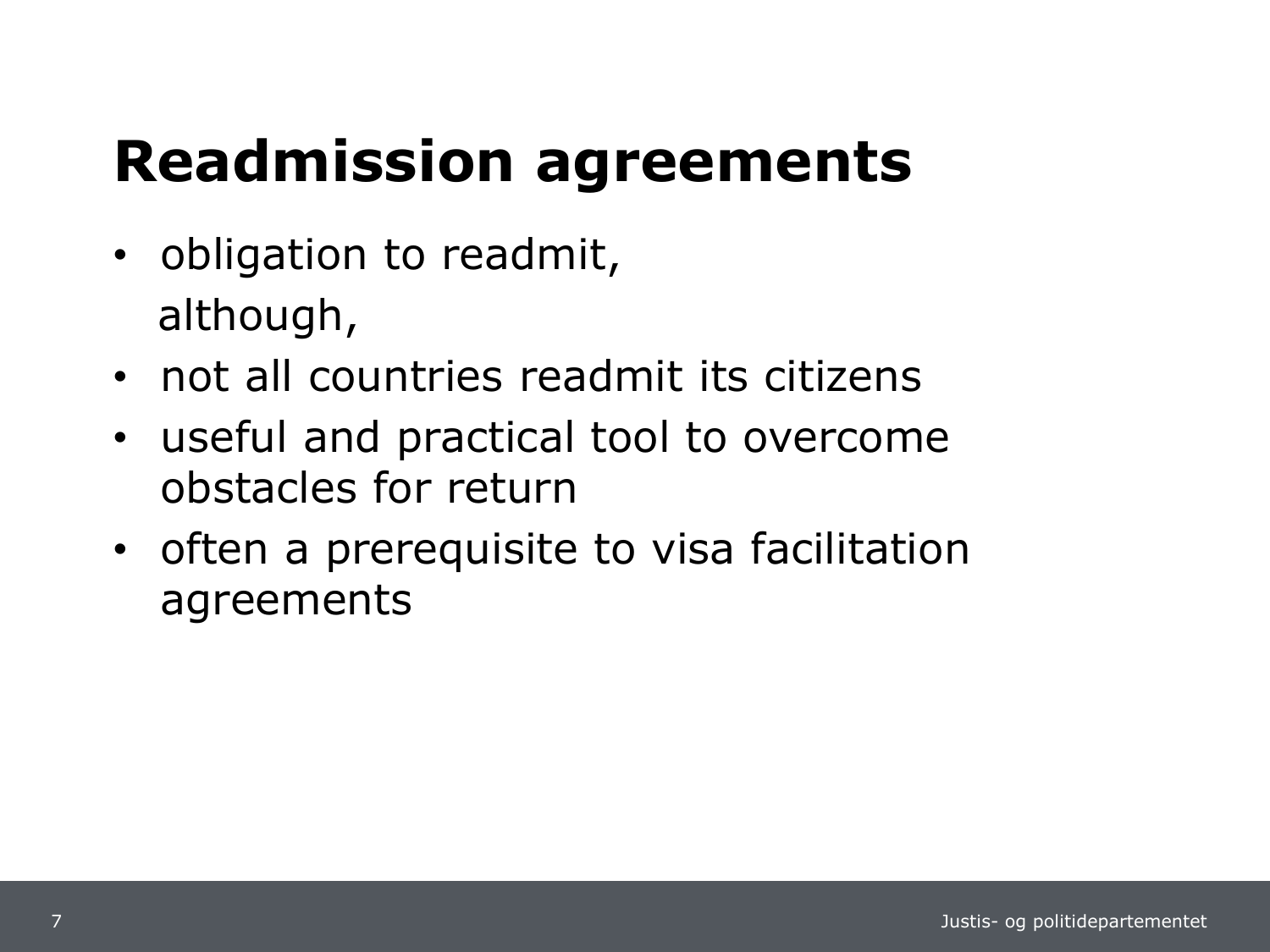# **Norway's Readmission Agreements**

- agreements with 27 countries
- clause in EU readmission agreements urging the other party to sign readmission agreements with the Associated Schengen member states
- the readmission agreements with Vietnam, Afghanistan, Iraq and Russia have been most frequently used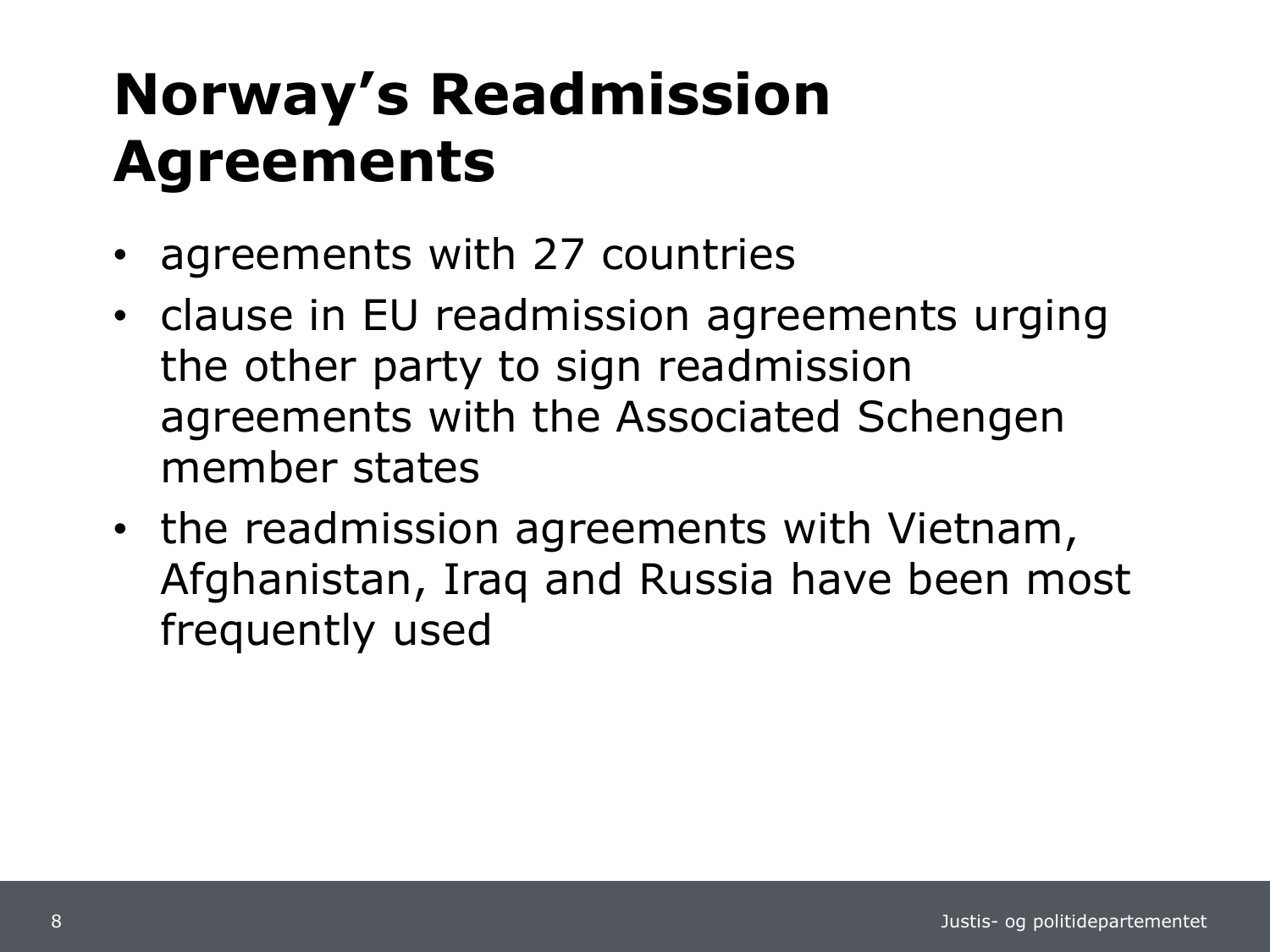# **Experience with agreements – link to voluntary return**

- difficult to quantify
- voluntary return programs
- VARP graded assistance
- special complementary voluntary return programs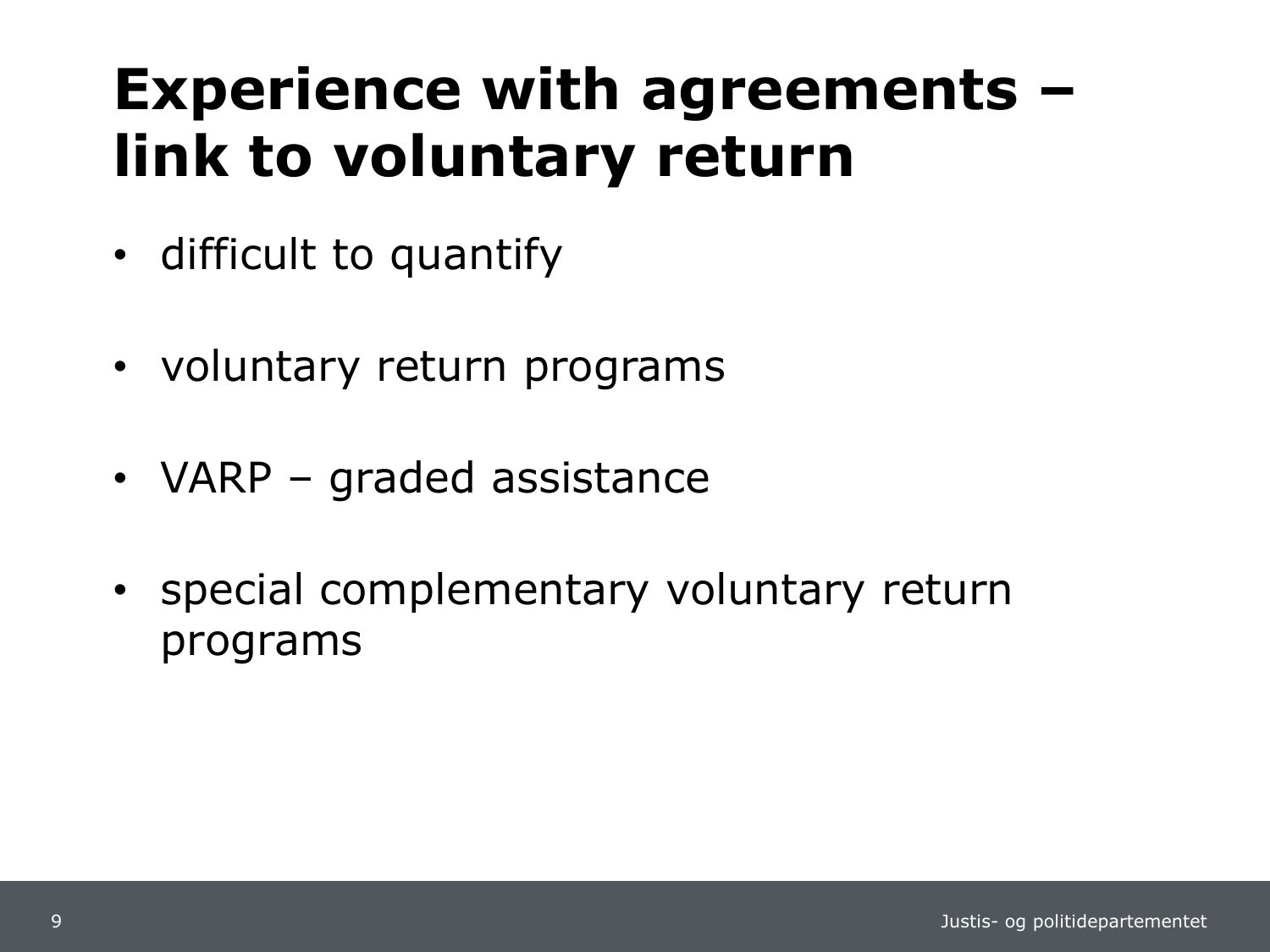# **Return Statistics**

(January – August 2011)

- approximately 6000 asylum applications
- 53% rejected
- 1224 returned voluntarily with IOM
- 2968 forced returns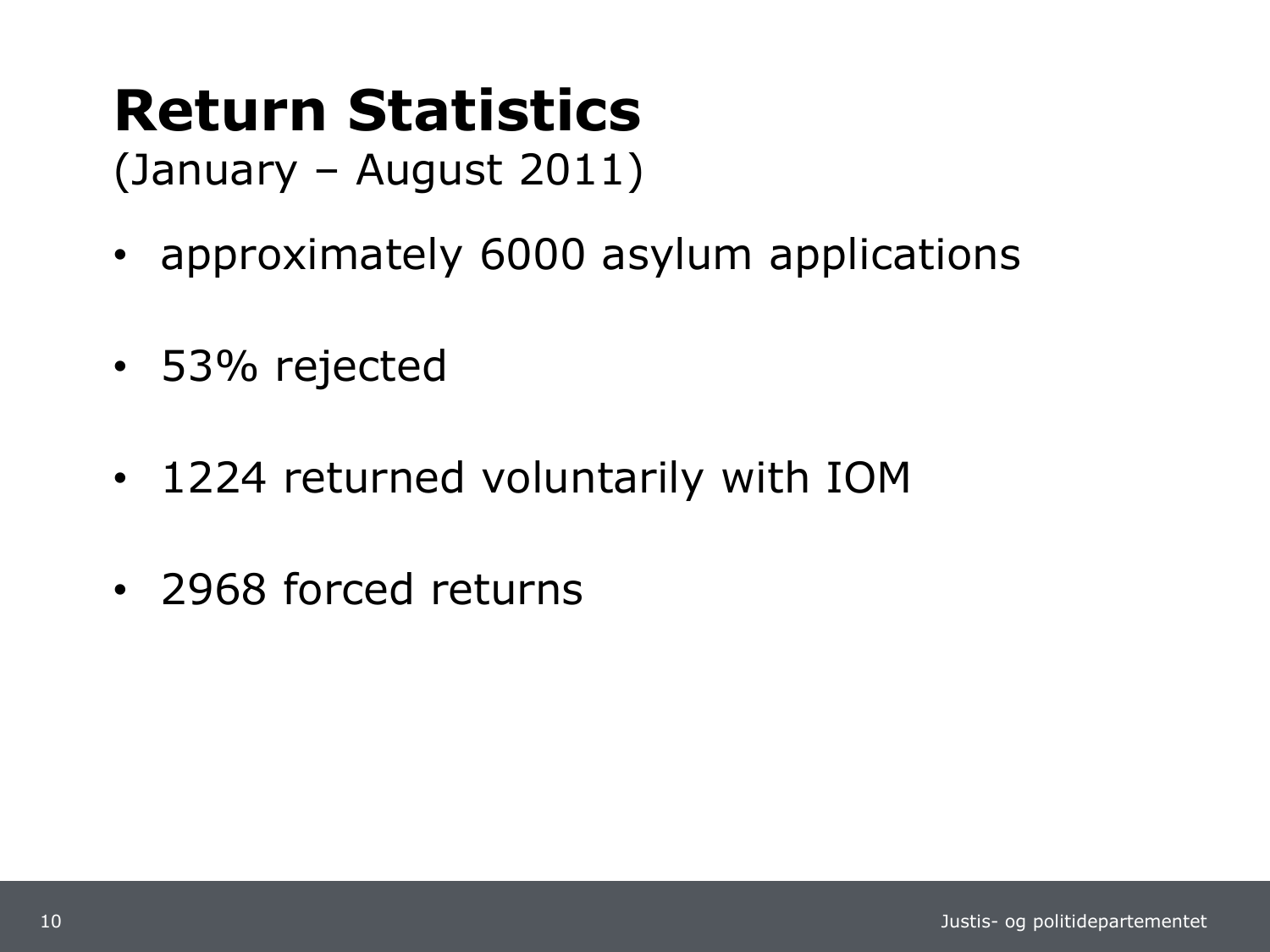# **Conclusion**

- early to conclude on the effectiveness and success
- important countries have yet to implement the directive
- better legal guaranties to returnees
- in some aspects also led to a more liberal practice